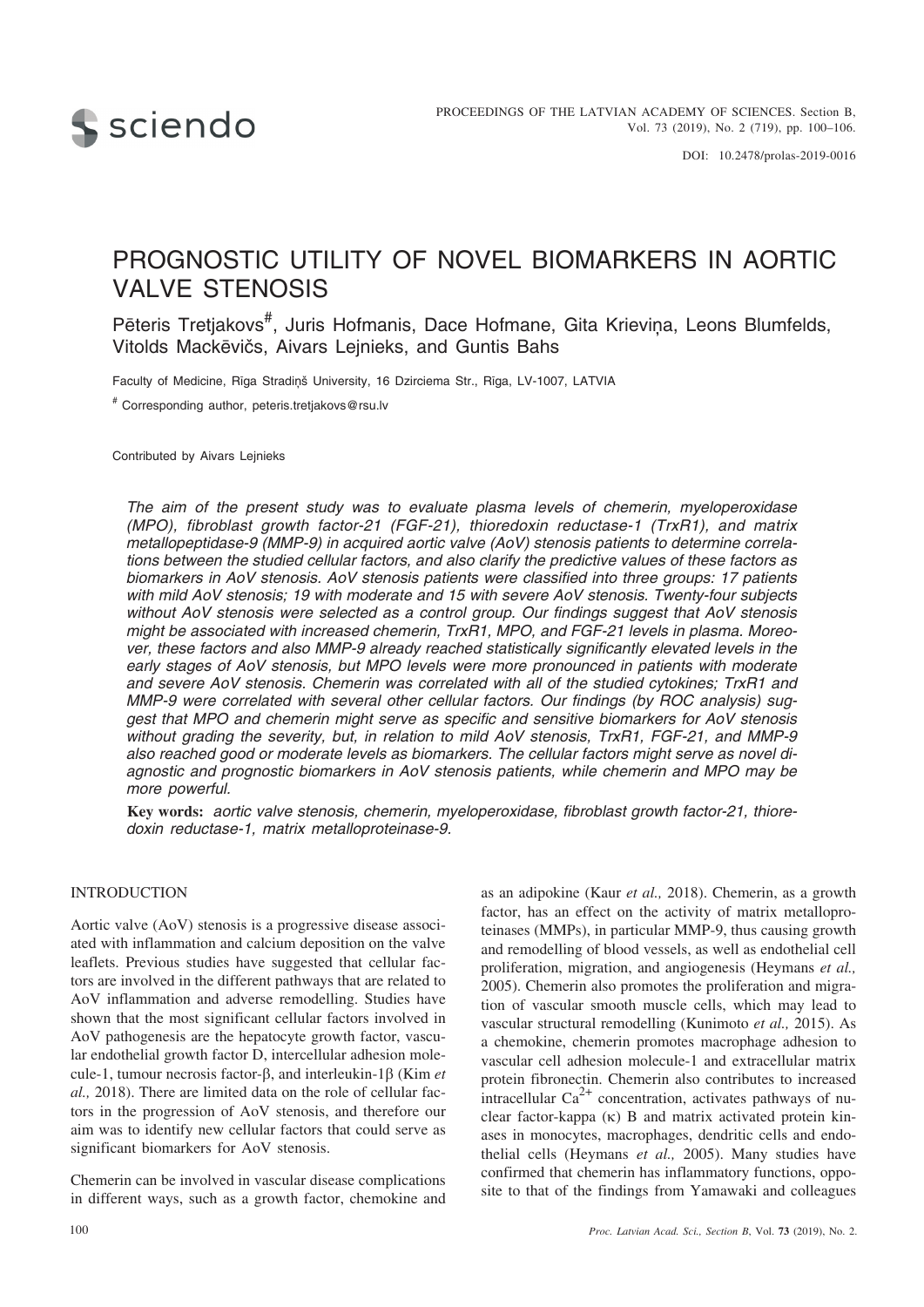(Yamawaki *et al.,* 2015). Recent studies showed that chemerin plays a critical role in the development of cardiovascular diseases, e.g., coronary atherosclerosis (Spiroglou *et al.,* 2010), acute coronary syndrome (Ji *et al.,* 2014), aortic atherosclerosis, and carotid stenosis (Kammerer *et al.,* 2018). Our previous study showed that the chemerin level is increased in patients with AoV stenosis (Lurins *et al*., 2018).

Chemerin significantly increases the production of reactive oxygen species (ROS) in cells (Kunimoto *et al.,* 2015). Oxidative stress plays an important role in the development of cardiovascular disorders (El Hadri *et al.,* 2012; Chen *et al.,* 2017). Myeloperoxidase (MPO), a leukocyte-derived redox enzyme, catalyses the formation of ROS and is an index of oxidative stress (Couchie *et al*., 2017). It is interesting that MPO exerts effects that are beyond its oxidative properties, e.g. pro-inflammatory properties (van der Veen *et al.,* 2009; Nussbaum *et al.,* 2013). Several types of tissue injuries and chronic diseases, including cardiovascular diseases, are associated with MPO-derived oxidants (Khan *et al*., 2018). Recent findings showed that MPO is highly expressed in the AoV of AoV stenosis patients (Wada *et al*., 2013). Other data suggest that endothelial dysfunction occurs mainly due to increased MPO release (causing inflammation), which has impact primarily on integrity of the valve rather than aortic structure (Ali *et al*., 2014). The pathobiology of AoV stenosis is complex and involves multiple features (Akahori *et al*., 2018), but there are very few published data on the role of MPO.

Until recently, the heart was not traditionally considered as a site of fibroblast growth factor-21 (FGF-21) production. FGF-21 is produced by cardiac cells at significant levels and acts as a cardiomyokine on the heart itself (Planavila *et al*., 2015a; 2015b). FGF-21 has an ability to protect against cardiac hypertrophy and cardiac inflammation (Planavila *et al*., 2015b). Its concentration was observed to be associated with increased cardiovascular risk and had a prognostic value in cardiovascular outcomes (Lenart-Lipiñska *et al*., 2015). Circulating FGF-21 levels are elevated in coronary heart disease, atherosclerosis (Planavila *et al*., 2015), myocardial ischemia, cardiac hypertrophy (Cheng *et al*., 2016) and also, as our study showed, in AoV stenosis (Lurins *et al*., 2018). Recent findings indicate that FGF-21 exerts cardioprotective effects, e.g., protects against cardiac hypertrophy and cardiac inflammation (Lenart-Lipiñska *et al*., 2015; Planavila *et al*., 2015). Studies have shown that FGF-21 protects against oxidative stress, including regulation of genes that are involved in antioxidant pathways, thus preventing ROS production in cardiac cells (Planavila *et al*., 2015a; 2015b).

The thioredoxin system is one of the main regulators for protection against oxidative stress. The system consists of thioredoxin-1, thioredoxin reductase-1 (TrxR1) and NADPH and regulates the protein dithiol/disulphide balance (El Hadri *et al.,* 2012). TrxR1, a selenoenzyme, exerts not only antioxidant, but also anti-inflammatory and antiapoptotic properties (Chen *et al.,* 2017; Couchie *et al*., 2017).

Previous studies have shown that TrxR1 is pivotal in atherogenesis (Zhang *et al.,* 2018), but there is almost no study of its role in stenosis of the AoV.

AoV diseases are characterised by pathological remodelling of valvular tissue (Fondard *et al.,* 2005). Diseased AoV are characterised by fibrosis and calcification, where fibrosis is an early pathological change and related to AoV interstitial cell proliferation and overproduction of extracellular matrix proteins (Yao *et al.,* 2017). Studies have shown that MMP-9 is a useful diagnostic marker for fibrosis and cardiac events (Münch *et al.,* 2016). The hallmarks of calcific AoV diseases are the changes of the extracellular matrix, which lead to increased leaflet stiffness and obstruction of left ventricular outflow. MMPs participate in numerous extracellular matrix remodelling events, where MMP-9 may play a key role in promotion of the fibrotic and procalcific remodelling of the extracellular matrix (Perrotta *et al.,* 2016).

The aim of the present study was to evaluate the plasma levels of chemerin, MPO, FGF-21, TrxR1 and MMP-9 in acquired AoV stenosis patients and also to determine correlation between the study cellular factors, as well as clarify the predictive values of these factors as biomarkers in AoV stenosis.

## MATERIALS AND METHODS

**Study subjects.** AoV stenosis patients were classified into three groups according to the severity of the stenosis: 17 patients (mean  $\pm$  SD: 71  $\pm$  6 years) with mild AoV stenosis; 19 (72  $\pm$  8) with moderate and 15 (65  $\pm$  8) with severe AoV stenosis according to the Guidelines on the Management of Valvular Heart Disease 2012 of the European Society of Cardiology (Vahanian *et al.,* 2012). Twenty four subjects  $(68 \pm 9 \text{ years})$  without AoV stenosis (echocardiographically approved) were selected as a control group. The study groups were matched by age, sex, and body mass index. Patients who had evidence of bicuspid AoV and congenital or rheumatic AoV stenosis were not included. Taking into account that some the studied cellular factors were adipokines, exclusion criteria were obesity, diabetes mellitus, hypercholesterolemia and hypertriglyceridemia. Other exclusion criteria were smoking, arterial hypertension, coronary artery disease, myocardial or cerebral infarction, peripheral vascular disease, thyroid dysfunction, acute inflammatory condition or chronic inflammatory states such as rheumatoid arthritis, systemic lupus erythematosus, vasculitis, inflammatory bowel disease, renal or liver diseases, or malignancies, and other diseases that are known to be associated with significant changes of cellular factors, including surgery or trauma within the preceding 30 days. We did not include patients who were taking COX-2 inhibitors, nonsteroidal anti-inflammatory agents or corticosteroids, or had been taking them within the preceding 30 days. All patients were included in the study during outpatient examinations. All subjects gave their informed consent to the protocol, which was approved by the local Medical Ethics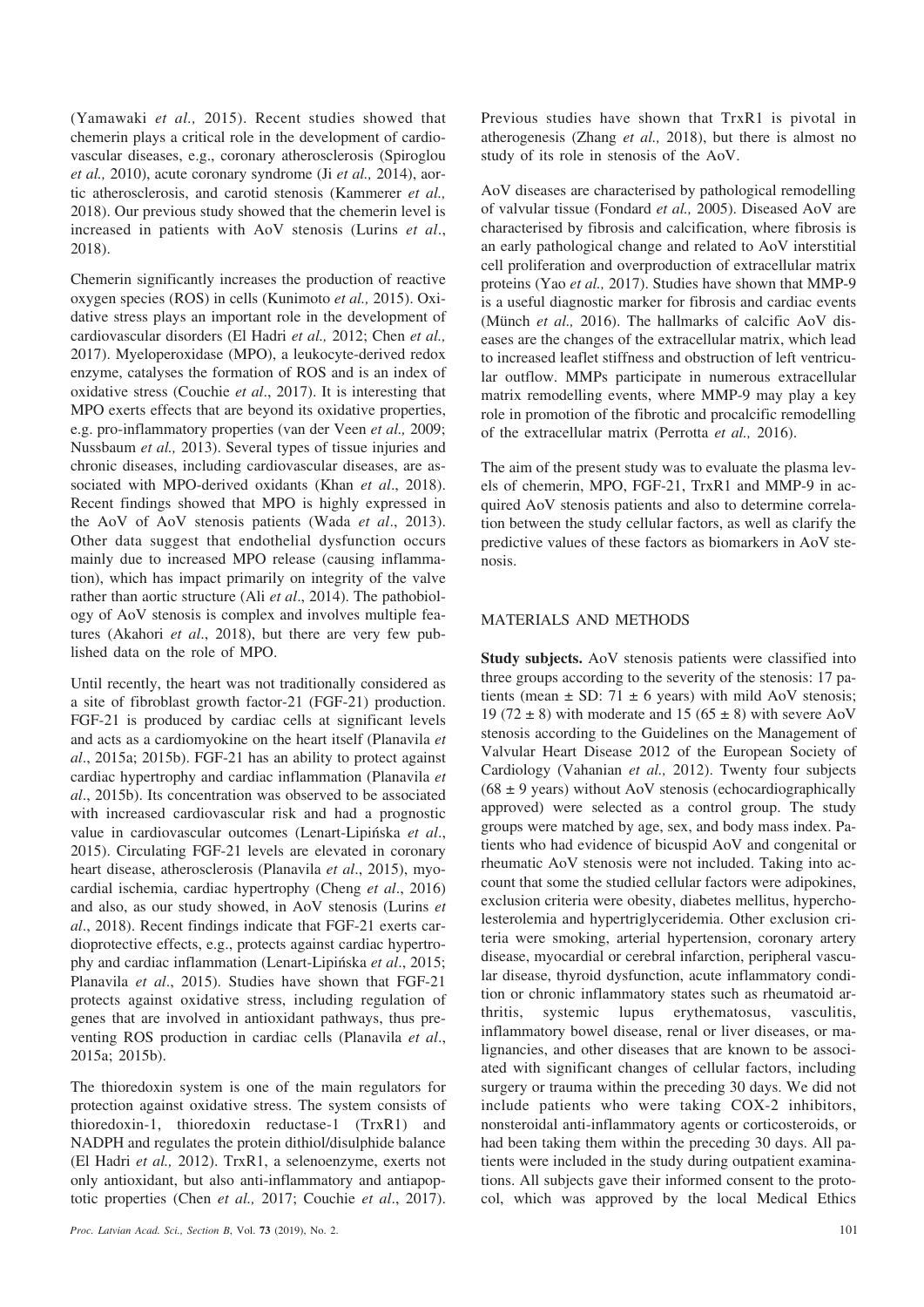Committee of the Rīga Stradiņš University for biomedical research.

**AoV stenosis assessment.** Patients were examined echocardiographically, and the data were archived using GE VIVID 7 Dimension and Philips IE 33, both from KPI Healthcare (Yorba Linda, CA, USA). Each echocardiography examination was evaluated by two professionals. Patients with AoV stenosis were subdivided into three groups depending on the severity grade according to the echocardiography criteria: aortic jet velocity ( $V_{max}$ ) (m/sec); mean pressure gradient, PG (mmHg); aortic valve area,  $AVA$  (cm<sup>2</sup>) and indexed AVA (cm<sup>2</sup>/m<sup>2</sup>). Data were graded as: severe: V<sub>max</sub> > 4 m/sec,  $PG > 40$  mmHg,  $AVA < 1.0$  cm<sup>2</sup>, indexed AVA < 0.6; moderate:  $V_{\text{max}}$  3.0–4.0 m/sec, PG 20–40 mmHg, AVA 1.0–1.5 cm<sup>2</sup>, indexed AVA 0.60–0.85; and mild:  $V_{\text{max}}$ 2.5–2.9 m/sec,  $PG < 20$  mmHg,  $AVA > 1.5$  cm<sup>2</sup>, indexed AVA > 0.85 (Vahanian *et al.,* 2012).

**Laboratory assays.** Venous blood samples of the subjects were collected after overnight fasting, centrifuged, and stored at –80°C. Chemerin, MPO, FGF-21, TrxR1, and MMP-9 were measured in plasma by ELISA method using a TECAN Infinite 200 PRO multimode reader (Tecan Group, Ltd., Mannedorf, Switzerland). Concentrations of lipids, glucose, and other routine blood biomarkers were analysed by standard methods.

**Statistical analysis.** To estimate the data distribution we used the Lilliefors and Shapiro-Wilk's tests. Data were calculated as the medians and interquartile ranges (IQR). Statistical differences between two groups were analysed by the Mann-Whitney test and differences among four subgroups of the study assessed by the Kruskal–Wallis test. A regression analysis was performed to evaluate the relations between the study biomarkers. The performance of the study biomarkers was assessed using receiver-operating characteristic (ROC) curves, sensitivity, specificity, and negative and positive predictive values. The *p-*value was reported for the area under the curve (AUC) for the best cutoff level. Diagnostic tests were assessed by this classification:  $0.90-1$  = excellent;  $0.80-0.90$  = good;  $0.70-0.80$  = fair;  $0.60 - 0.70 =$  poor; and  $0.50 - 0.60 =$  fail. All analyses were performed using STATISTICA 10 software (StatSoft Inc., USA).

### RESULTS

Patients with AoV stenosis had a significantly higher plasma level of chemerin compared to controls (57.24 (43.84–75.96) vs. 32.24 (31.14–42.18) ng/ml, *p* < 0.0001). Interestingly, the chemerin level was highest in patients with mild and moderate AoV stenosis ( $p < 0.001$ ), but not with severe AoV stenosis ( $p < 0.05$ ) (Table 1).

Also, the level of MPO was significantly higher in patients with AoV stenosis compared to controls (34.94) (28.69–40.50) vs. 27.12 (24.43–30.20) ng/ml, *p <* 0.0001). Regarding MPO, patient subgroups showed slightly different arrangement of levels than in the case of chemerin. Figure 1 shows that the greatest difference of MPO level was in patients with moderate AoV stenosis  $(p < 0.0001)$ , while MPO was statistically significantly higher in patients with severe AoV stenosis ( $p < 0.05$  and  $p < 0.001$ ) (Table 1).

Although the FGF-21 level was also higher in patients than in the controls, its statistical significance was lower than other cellular factors studied (367.77 (222.08–524.63) vs. 282.99 (132.58–386.43) ng/ml, *p* < 0.05), except MMP-9. The FGF-21 level was significantly different only in patients with mild and severe AoV stenosis ( $p < 0.05$  and  $p <$ 0.05) (Table 1).

A slightly more pronounced difference was observed between TrxR1 levels in patients with AoV stenosis and controls compared to FGF-21 (25.10 (19.13–36.53) vs. 21.34  $(17.48-23.36)$  ng/ml,  $p < 0.01$ ). Figure 1 demonstrates that the highest difference of TrxR1 levels is in patients with mild AoV stenosis ( $p < 0.001$ ), but in patients with moderate AoV stenosis TrxR1 did not show significant differences from control subjects, however in patients with severe AoV stenosis TrxR1 levels reached the levels of statistical significance ( $p < 0.05$ ).

The level of MMP-9 did not significantly differ in the patients with AoV stenosis compared to controls (2900 (2367–3593) vs. 2585 (2152–3037) ng/ml, *p* < 0.05), but the MMP-9 level was significantly different in patients with mild and severe AoV stenosis ( $p < 0.05$  and  $p < 0.05$ ) (Table 1).

| . .<br>control of<br>٠ |
|------------------------|
|------------------------|

#### BIOMARKERS OF STUDY GROUPS

| <b>Biomarker</b>  | Control                  | AoV stenosis patients group |                               |                             | $p$ -value |
|-------------------|--------------------------|-----------------------------|-------------------------------|-----------------------------|------------|
|                   | group<br>$n = 24$        | mild stenosis<br>$n = 17$   | moderate stenosis<br>$n = 19$ | severe stenosis<br>$n = 15$ |            |
| Chemerin, ng/mg   | $32.24(31.14 - 42.18)$   | $67.97**$ $(45.33-83.16)$   | $57.94**$ (45.40-76.00)       | $50.43*(35.22 - 64.15)$     | 0.0005     |
| $MPO$ , ng/mg     | $27.12(24.43 - 30.20)$   | 27.86 (23.77 – 40.34)       | $35.17***$ (29.88 – 40.01)    | $35.77**$ (28.46 - 46.57)   | 0.002      |
| $FGF-21$ , pg/ml  | 282.99 (132.58 - 386.43) | $352.05*$ (310.28 - 492.20) | 309.38 (184.69 - 593.18)      | $439.63*(287.25 - 714.51)$  | <b>NS</b>  |
| $TrxR1$ , ng/mg   | $21.34(17.48 - 23.36)$   | $27.86**$ (23.77 – 40.34)   | $21.07(16.14 - 27.49)$        | $23.73*(19.13-33.74)$       | 0.002      |
| $MMP-9$ , $pg/ml$ | 2585.2 (2152.4 - 3037.2) | $3248.9* (2824.0 - 3686.2)$ | $2547.1(2077.1-2900.0)$       | 2972.4* (2692.4 - 3495.3)   | 0.032      |

Data are expressed as number (n), or median (IQR); AoV, aortic valve; MPO, myeloperoxidase; FGF, fibroblast growth factor; TrxR, thioredoxin reductase; MMP, matrix metallopeptidase; NS, not significant (*p >* 0.05 compared to all group); \**p <* 0.05*,* \*\**p <* 0.01, \*\*\**p <* 0.001 compared to control group.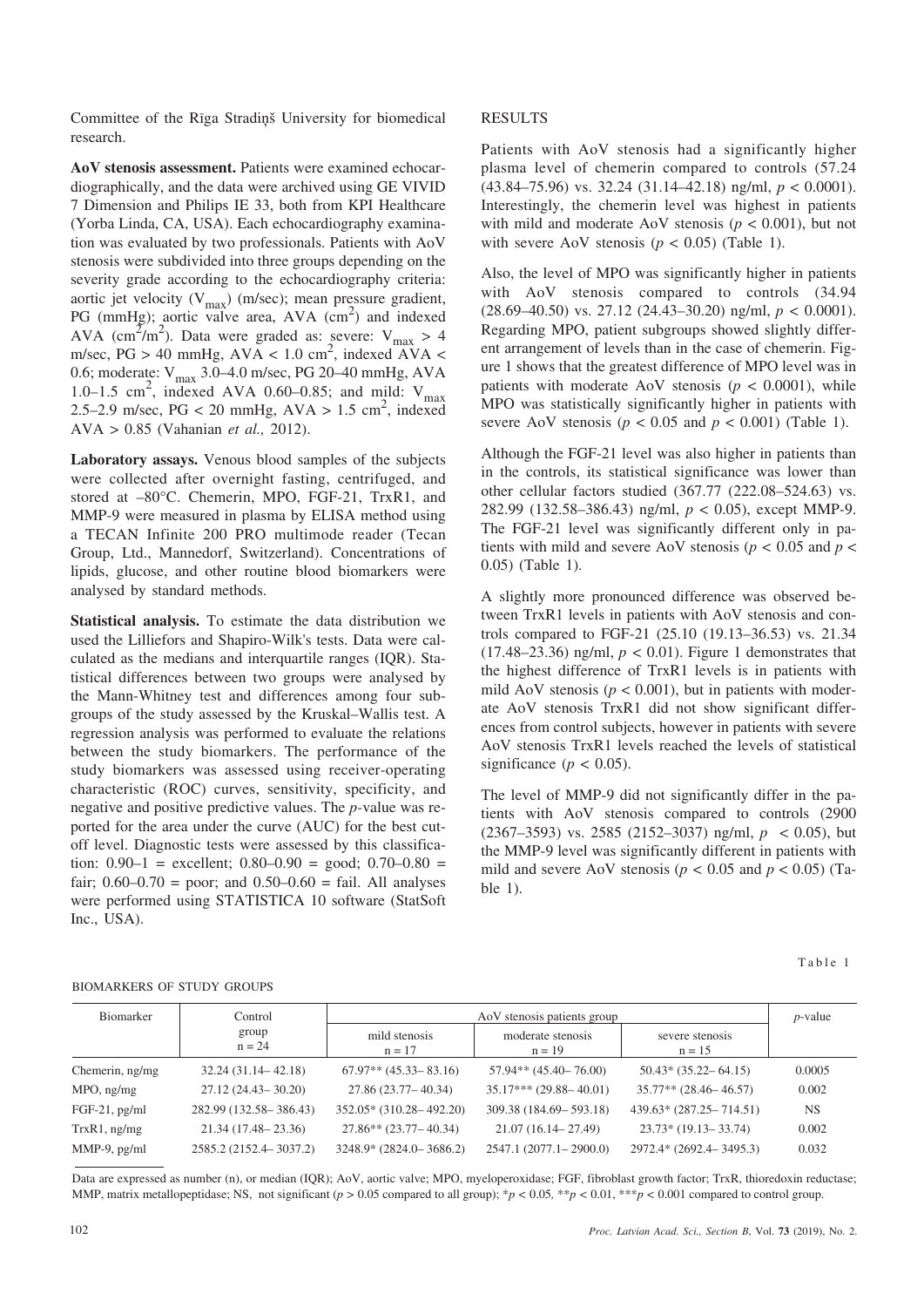CORRELATION OF BIOMARKERS\*

|            | Chemerin                                             | <b>MPO</b>                             | $FGF-21$  | TrxR1 | MMP-9 |
|------------|------------------------------------------------------|----------------------------------------|-----------|-------|-------|
| Chemerin   |                                                      |                                        |           |       |       |
| <b>MPO</b> | $r = 0.32$ ;<br>$p = 0.006$                          |                                        |           |       |       |
| $FGF-21$   | $r = 0.41$ ;<br>$p = 0.006$                          | <b>NS</b>                              |           |       |       |
| TrxR1      | $p = 0.0002$ $p = 0.008$ $p = 0.031$                 | $r = 0.31$ ; $r = 0.30$ ; $r = 0.25$ ; |           |       |       |
| MMP-9      | $r = 0.37$ ; $r = 0.37$ ;<br>$p = 0.001$ $p = 0.001$ |                                        | <b>NS</b> | NS.   |       |

Abbreviations see in Table 1. \* data from all patients and controls; NS. not significant.

We found several correlations between the study cellular factors (Table 2). First of all, we found that chemerin significantly correlated with all other studied cellular factors: MPO (*p* = 0.006), FGF-21 (*p* = 0.006), TrxR1 (*p* = 0.0002) and MMP-9 ( $p = 0.001$ ). Furthermore we established close correlation between MPO and TrxR1 ( $p = 0.008$ ) as well as between MPO and MMP-9 ( $p = 0.001$ ). We also found significant correlation between FGF-21 and TrxR1 ( $p = 0.031$ ).

To evaluate the predictive values of the study cellular factors as biomarkers in AoV stenosis we used ROC analysis. The analysis showed that chemerin is a moderate (fair) diagnostic marker in all AoV stenosis groups without grading the severity  $(AUC = 0.786)$  (Fig. 1, Table 3). Also, the ROC curve shows that chemerin is a specific and sensitive biomarker for mild AoV stenosis  $(AUC = 0.799)$  (Fig. 2, Table 4). However, MPO was a good diagnostic marker in all AoV stenosis groups  $(AUC = 0.801)$ , and was a moderate diagnostic marker in mild AoV stenosis group  $(AUC =$ 0.723). FGF-21 was a poor diagnostic marker in all AoV



*Fig. 1.* Receiver-operating characteristic (ROC) curves for chemerin, myeloperoxidase (MPO), fibroblast growth factor-21 (FGF-21), thioredoxin reductase 1 (TrxR1), and matrix metallopeptidase 9 (MMP-9) as diagnostic markers of aortic valve (AoV) stenosis in the control group vs. all stenosis groups.

| CHARACTERISTICS OF ROC CURVES AS DIAGNOSTIC MARKERS   |  |
|-------------------------------------------------------|--|
| OF AOV STENOSIS IN THE CONTROL GROUP VS. ALL STENOSIS |  |
| GROUPS.                                               |  |

| Test result     | Area (AUC) | Asymptotic 95% confidence interval |             |
|-----------------|------------|------------------------------------|-------------|
| variables       |            | lower bound                        | upper bound |
| MPO, ng/ml      | 0.801      | 0.704                              | 0.897       |
| $TrxR1$ , ng/m  | 0.689      | 0.572                              | 0.805       |
| Chemerin, ng/ml | 0.786      | 0.665                              | 0.906       |
| $FGF-21$ , pg/m | 0.678      | 0.551                              | 0.806       |
| MMP-9, pg/ml    | 0.632      | 0.505                              | 0.758       |
|                 |            |                                    |             |

Abbreviations see in Table 1. AUC, under the curve

Table 4

CHARACTERISTICS OF ROC CURVES AS DIAGNOSTIC MARKERS OF AOV STENOSIS IN THE CONTROL GROUP VS. THE MILD AOV STENOSIS GROUP

| Test result     | Area (AUC) | Asymptotic 95% confidence interval |             |  |
|-----------------|------------|------------------------------------|-------------|--|
| variables       |            | lower bound                        | upper bound |  |
| MPO, ng/ml      | 0.723      | 0.556                              | 0.890       |  |
| $TrxR1$ , ng/m  | 0.841      | 0.699                              | 0.982       |  |
| Chemerin, ng/ml | 0.799      | 0.655                              | 0.943       |  |
| $FGF-21$ , pg/m | 0.703      | 0.541                              | 0.865       |  |
| $MMP-9$ , pg/ml | 0.733      | 0.561                              | 0.905       |  |
|                 |            |                                    |             |  |

Abbreviations see in Table 1. AUC, under the curve

stenosis groups ( $AUC = 0.678$ ), although in mild  $AoV$ stenosis group it reached moderate level (AUC = 0.703). TrxR1 was also a poor diagnostic marker in all AoV stenosis groups  $(AUC = 0.689)$ , but showed a good level as a diagnostic marker in the mild AoV stenosis group  $(AUC =$ 0.841). Like the previous two cellular factors, MMP-9 was



*Fig. 2.* ROC curves for chemerin, MPO, FGF-21, TrxR1, and MMP-9 as diagnostic markers of AoV stenosis in the control group vs. the mild AoV stenosis group. Abbreviations see in Fig. 1.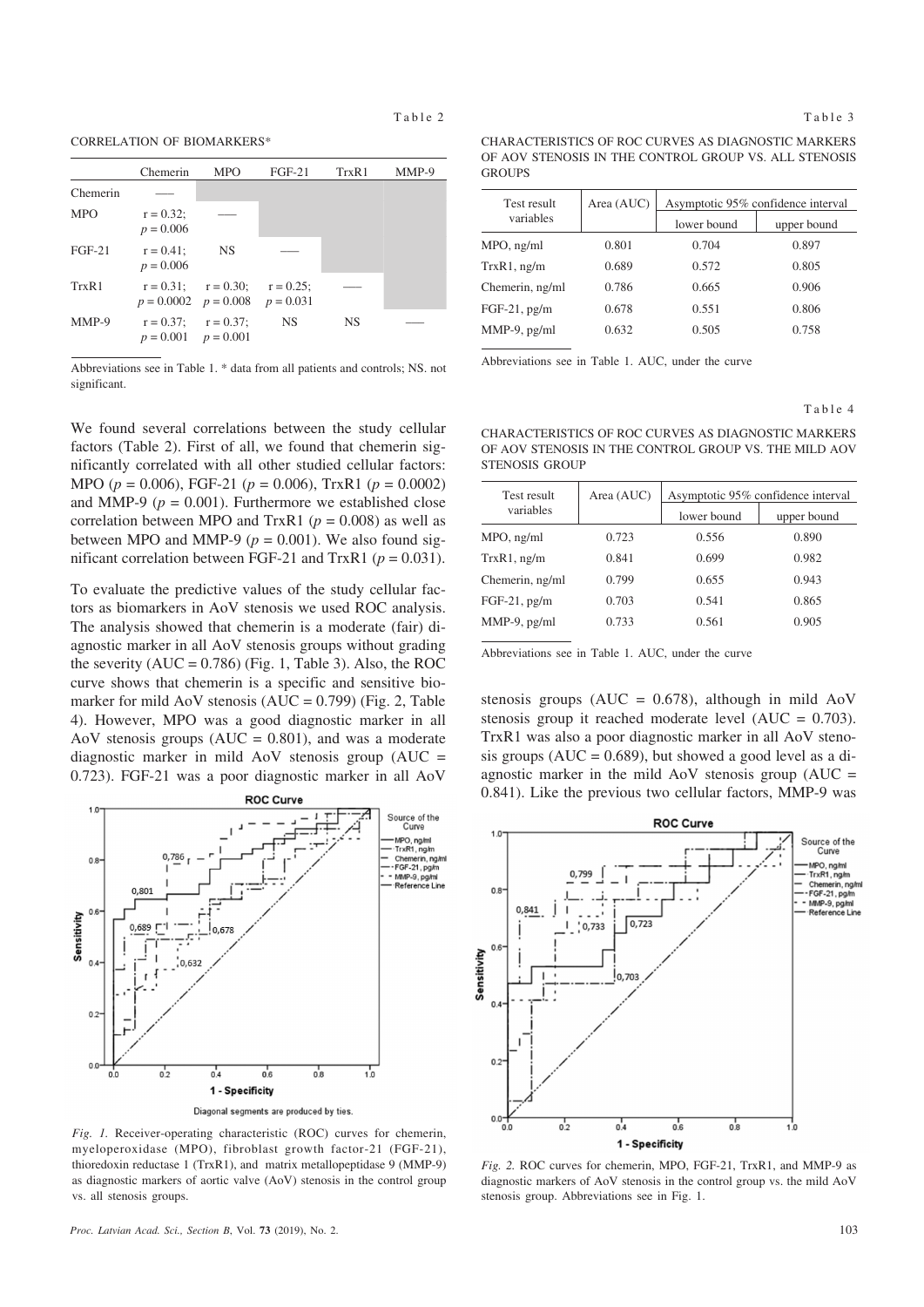a poor diagnostic marker in all AoV stenosis groups (AUC  $= 0.632$ ), but it reached a moderate level (AUC = 0.733) in the mild AoV stenosis group.

## DISSCUSION

The results showed that patients of our study already had significantly increased levels of all circulating plasma cellular factors (excluding MPO) in the early stage of AoV stenosis, which was most clearly expressed for chemerin and TrxR1. In addition, the closest correlation is between these two factors ( $p = 0.0002$ ). Active inflammation prevails at early stages of AoV stenosis and chemerin plays an important role in endothelial inflammation, including increasing endothelial cell adhesion molecule expression and secretion (El Hadri *et al.,* 2012). Interestingly, TrxR1 levels increase at the same time. It is known that it not only exerts antioxidants, but also anti-inflammatory properties (Chen *et al.,* 2017; Couchie *et al*., 2017). Moreover, it should be noted that the ROC curve shows that chemerin and TrxR1 are specific and sensitive biomarkers directly for mild AoV stenosis, but they are moderate and poor diagnostic markers in all AoV stenosis groups, without grading the severity. The level of statistical significance of chemerin levels between patients and the control subjects remained in the moderate stage, but a slight decrease was observed in the severe stage of the AoV stenosis patient group. This could be due to the fact that chemerin also acts as a growth factor and has an effect on activity of MMPs (Ali *et al*., 2014). Levels of TrxR1, which is involved in the system for protection against oxidative stress (El Hadri *et al.,* 2012), lost statistical significance in the moderate stage, but it recovered in the severe stage of AoV stenosis patient group.

MPO, which is as an index of oxidative stress (Couchie *et al*., 2017), also had pronounced correlation with chemerin  $(p = 0.006)$  as well as close and positive correlation with TrxR1 in AoV stenosis patients and controls. MPO, unlike TrxR1, reached the highest level in patients with moderate  $(p < 0.001)$  and maintained high statistical significance in severe AoV stenosis (AoV calcification stage) patients. This AoV calcification is no longer considered as a simple passive process of calcium deposition but as a complex, regulated process that also involves the extent of inflammatory activation and oxidative stress especially in the early stages of AoV stenosis where it first causes endothelial dysfunction and then affects other AoV cells (Akahori *et al*., 2018). MPO is linked to both inflammation and oxidative stress (Ali *et al*., 2014). MPO-derived oxidants contribute to tissue damage in many diseases, especially those characterised by inflammation (Nussbaum *et al.,* 2013). MPO, unlike TrxR1 and chemerin, was observed to be a specific and sensitive (good) diagnostic marker in all AoV stenosis groups without grading the severity.

It should be noted that there were many exclusion criteria that are known to be associated with significant changes of cellular factors and oxidative stress biomarkers; to exclude atherosclerosis, the carotid intima-media thickness (Stein *et* *al*., 2008) and ankle-brachial index were evaluated in AoV stenosis patients. Therefore, it was interesting to find an increased level of FGF-21 in the early stage  $(p < 0.05)$  and also in the severe stage of AoV stenosis patients. Studies have shown that FGF-21 is also produced by the heart and exerts protective effects, and is involved in antioxidant pathways (Planavila *et al*., 2015; Cheng *et al*., 2016). FGF-21 was correlated with TrxR1 (an antioxidant biomarker) and chemerin (an inflammatory biomarker) in the patients and controls of our study. FGF-21 was poor as a diagnostic marker in all AoV stenosis groups, but it reached a moderate level in the mild stage of AoV stenosis group patients.

The MMP-9 level was similar to that of FGF-21, increasing in the early stage  $(p < 0.05)$  and also in the severe stage of AoV stenosis group patients. Considering that MMP-9 is involved in the fibrotic and procalcific remodelling of the extracellular matrix (Münch *et al.,* 2016; Perrotta *et al.,* 2016), an increase in this level is expected in the severe stage, but it is more difficult to explain its increase at an early stage. One explanation might be that increased chemerin stimulates the production of MMP-9 in this stage of AoV stenosis (Kaur *et al.,* 2018). MMP-9 was correlated  $(p = 0.001)$  with chemerin (an inflammatory biomarker) and MPO (an oxidant biomarker) in patients and controls of our study. Similar to FGF-21, MMP-9 is a poor diagnostic marker in all AoV stenosis groups, but it reached moderate levels in the mild stage of AoV stenosis group patients.

The clinical value of individual biomarkers within the single time points is limited. Hence, the future of biomarker application in heart failure, including AoV stenosis, lies in the multimarker panel strategy (Savic-Radojevic *et al.,* 2017). Regarding AoV stenosis, important biomarkers are chemerin, FGF-21 and MMP-9, as well as oxidative stress biomarkers: TrxR1 and MPO.

# **CONCLUSION**

The findings suggest that AoV stenosis might be associated with increased chemerin, TrxR1, MPO, and FGF-21 levels in plasma (since all subclinical atherosclerotic sites in the body cannot be completely excluded), moreover these cellular factors as well as MMP-9 already reached statistically significant elevated levels at the early stages of AoV stenosis, but MPO levels were more pronounced in patients with moderate and severe AoV stenosis. Chemerin was correlated with all the study cellular factors; TrxR1 and MMP-9 were correlated with several other cellular factors. Our findings (by the ROC analysis) suggest that MPO and chemerin might serve as specific and sensitive biomarkers for AoV stenosis without grading the severity, but in relation to mild AoV stenosis, also TrxR1, FGF-21 and MMP-9 reached good or moderate level as biomarkers. The cellular factors might serve as novel diagnostic and prognostic biomarkers in AoV stenosis patients, but chemerin and MPO may be more powerful.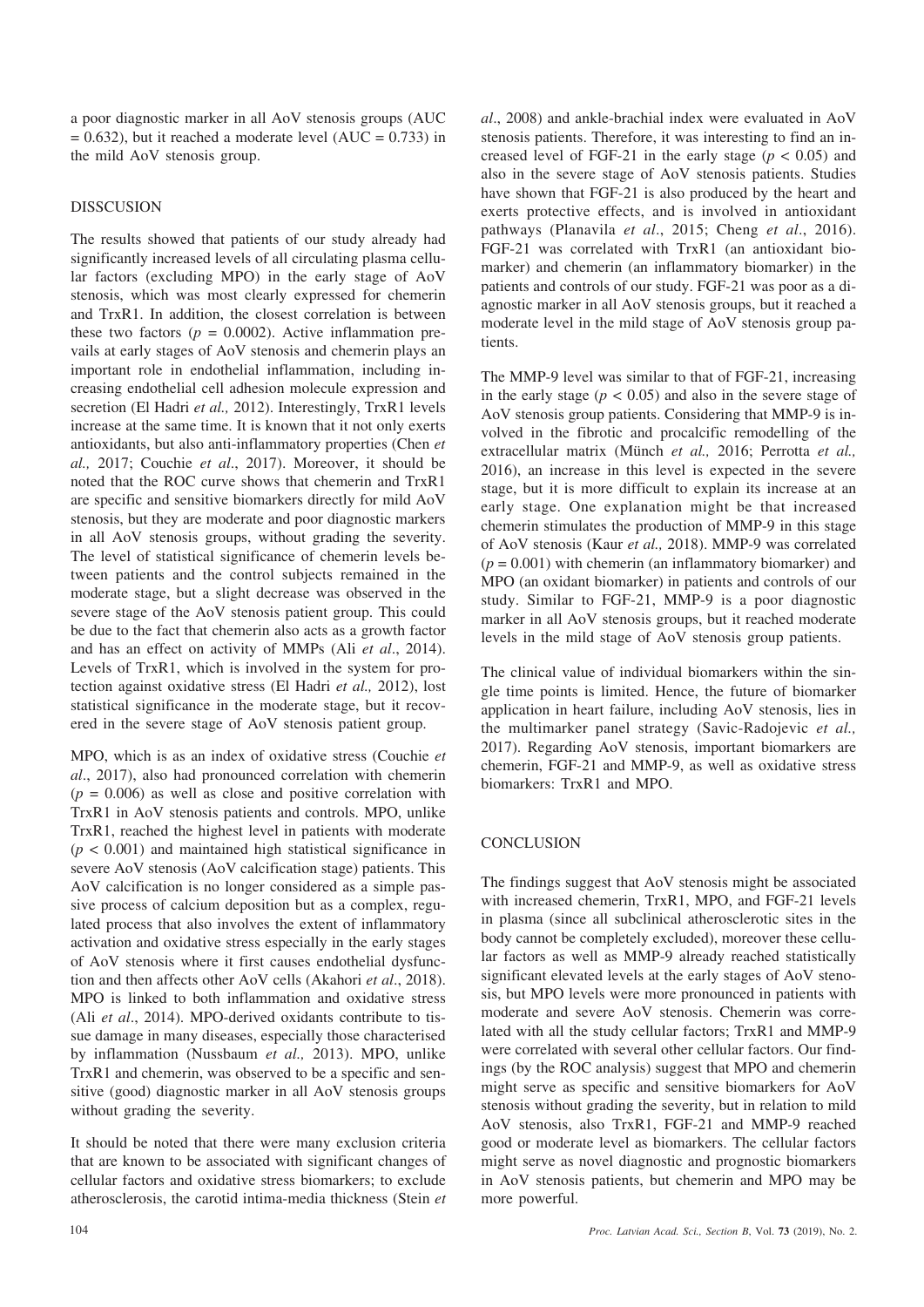#### *ACKNOWLEDGEMENTS*

*This study was supported in part by grant No. 2014.10-4/VPP-1.1.2 of the framework of the Latvian National Programme.*

*The authors declare that there is no conflict of interests regarding the publication of this paper*.

#### **REFERENCES**

- Akahori, H., Tsujino, T., Masuyama, T., Ishihara, M. (2018). Mechanisms of aortic stenosis. *J. Cardiol*., **71** (3), 215–220.
- Ali, O. A., Chapman, M., Nguyen, T. H., Chirkov, Y. Y., Heresztyn, T., Mundisugih, J., Horowitz, J. D. (2014). Interactions between inflammatory activation and endothelial dysfunction selectively modulate valve disease progression in patients with bicuspid aortic valve. *Heart*, **100** (10), 800–805.
- Chen, B., Meng, L., Shen, T., Gong, H., Qi, R., Zhao, Y., Sun, J., Bao, L., Zhao, G. (2017). Thioredoxin attenuates oxidized low-density lipoprotein induced oxidative stress in human umbilical vein endothelial cells by reducing NADPH oxidase activity. *Biochem. Biophys. Res. Commun*., **490** (4), 1326–1333.
- Cheng, P., Zhang, F., Yu, L., Lin, X., He, L., Li, X., Lu, X., Yan, X., Tan, Y., Zhang, C. (2016). Physiological and pharmacological roles of FGF21 in cardiovascular diseases. *J. Diabetes Res*., **2016**, 1540267.
- Couchie, D., Vaisman, B., Abderrazak, A., Mahmood, D. F. D., Hamza, M. M., Canesi, F., Diderot, V., El Hadri, K., Nègre-Salvayre, A., Le Page, A., Fulop, T., Remaley, A. T., Rouis, M. (2017). Human plasma thioredoxin-80 increases with age and in ApoE-/-mice induces inflammation, angiogenesis, and atherosclerosis. *Circulation*, **136** (5), 464–475.
- El Hadri, K., Mahmood, D. F., Couchie, D., Jguirim-Souissi, I., Genze, F., Diderot, V., Syrovets, T., Lunov, O., Simmet, T., Rouis, M. (2012). Thioredoxin-1 promotes anti-inflammatory macrophages of the M2 phenotype and antagonizes atherosclerosis. *Arterioscler. Thromb. Vasc. Biol.*, **32** (6), 1445–1452.
- Fondard, O., Detaint, D., Iung, B., Choqueux, C., Adle-Biassette, H., Jarraya, M., Hvass, U., Couetil, J. P., Henin, D., Michel, J. B., Vahanian, A., Jacob, M. P. (2005). Extracellular matrix remodelling in human aortic valve disease: the role of matrix metalloproteinases and their tissue inhibitors. *Eur. Heart J*., **26** (13), 1333–1341.
- Heymans, S., Schroen, B., Vermeersch, P., Milting, H., Gao, F., Kassner, A., Gillijns, H., Herijgers, P., Flameng, W., Carmeliet, P., Van de Werf, F., Pinto, Y. M., Janssens, S. (2005). Increased cardiac expression of tissue inhibitor of metalloproteinase-1 and tissue inhibitor of metalloproteinase-2 is related to cardiac fibrosis and dysfunction in the chronic pressure-overloaded human heart. *Circulation*, **112** (8), 1136–1144.
- Ji, Q., Lin, Y., Liang, Z., Yu, K., Liu, Y., Fang, Z., Liu, L., Shi, Y., Zeng, Q., Chang, C., Chai, M., Zhou, Y. (2014). Chemerin is a novel biomarker of acute coronary syndrome but not of stable angina pectoris. *Cardiovasc. Diabetol*., **13**, 145.
- Kammerer, A., Staab, H., Herberg, M., Kerner, C., Klöting, N., Aust, G. (2018). Increased circulating chemerin in patients with advanced carotid stenosis. BMC *Cardiovasc. Disord*., **18** (1), 65.
- Kaur, J. L., Mattu, H. S., Chatha, K., Randeva, H. S. (2018). Chemerin in human cardiovascular disease. *Vascul. Pharmacol*., **110**, 1–6.
- Khan, A. A., Alsahli, M. A., Rahmani, A. H. (2018). Myeloperoxidase as an active disease biomarker: Recent biochemical and pathological perspectives. *Med. Sci. (Basel)*, **6** (2). pii: E33.
- Kim, J. B., Kobayashi, Y., Kuznetsova, T., Moneghetti, K. J., Brenner, D. A., O'Malley, R., Dao, C., Wu, J. C., Fischbein, M., Craig Miller, D., Yeung, A. C., Liang, D., Haddad, F., Fearon, W. F. (2018). *Int. J. Cardiol*., **270**, 83–88.

Received 5 November 2018 Accepted in the final form 3 January 2019

- Kunimoto, H., Kazama, K., Takai, M., Oda, M., Okada, M., Yamawaki, H. (2015). Chemerin promotes the proliferation and migration of vascular smooth muscle and increases mouse blood pressure. *Amer. J. Physiol. Heart Circ. Physiol*., **309** (5), H1017–H1028.
- Lenart-Lipińska, M., Duma, D., Hałabiś, M., Dziedzic, M., Solski, J. (2016). Fibroblast growth factor 21 — a key player in cardiovascular disorders? *Horm. Mol. Biol. Clin. Investig.*, **30** (2).
- Lurins, J., Lurina, D., Tretjakovs, P., Mackevics,V., Lejnieks, A., Rapisarda, V., Baylon, V. (2018). Increased serum chemerin level to predict early onset of aortic valve stenosis. *Biomed. Rep*., **8** (1), 31–36.
- Münch, J., Avanesov, M., Bannas, P., Säring, D., Krämer, E., Mearini, G., Carrier, L., Suling, A., Lund, G., Patten, M. (2016). Serum matrix metalloproteinases as quantitative biomarkers for myocardial fibrosis and sudden cardiac death risk stratification in patients with hypertrophic cardiomyopathy. *J. Card. Fail*., **22** (10), 845–850.
- Nussbaum, C., Klinke, A., Adam, M., Baldus, S., Sperandio, M. (2013). Myeloperoxidase: A leukocyte-derived protagonist of inflammation and cardiovascular disease. *Antioxid. Redox Signal*, **18** (6), 692–713.
- Perrotta, I., Sciangula, A., Aquila, S., Mazzulla, S. (2016). Matrix metalloproteinase-9 expression in calcified human aortic valves: A histopathologic, immunohistochemical, and ultrastructural study. *Appl. Immunohistochem. Mol. Morphol.*, **24** (2), 128–137.
- Planavila, A., Redondo-Angulo, I., Ribas, F., Garrabou, G., Casademont, J., Giralt, M., Villarroya, F. (2015a). Fibroblast growth factor 21 protects the heart from oxidative stress. *Cardiovasc. Res*., **106** (1), 19–31.
- Planavila, A., Redondo-Angulo, I., Villarroya, F. (2015b). FGF21 and cardiac physiopathology. *Front. Endocrinol. (Lausanne)*, **6**, 133.
- Savic-Radojevic, A., Pljesa-Ercegovac, M., Matic, M., Simic, D., Radovanovic, S., Simic, T. (2017). Novel biomarkers of heart failure. *Adv. Clin. Chem*., **79**, 93–152.
- Spiroglou, S. G., Kostopoulos, C. G., Varakis, J. N., Papadaki, H. H. (2010). Adipokines in periaortic and epicardial adipose tissue: Differential expression and relation to atherosclerosis. *J. Atheroscler. Thromb*., **17** (2), 115–130.
- Stein, J. H, Korcarz, C. E., Hurst, R. T., Lonn, E., Kendall, C. B., Mohler, E. R., Najjar, S. S., Rembold, C. M., Post, W. S.; American Society of Echocardiography Carotid Intima-Media Thickness Task Force (2008). Use of carotid ultrasound to identify subclinical vascular disease and evaluate cardiovascular disease risk: a consensus statement from the American Society of Echocardiography Carotid Intima-Media Thickness Task Force. *J. Amer. Soc. Echocardiogr*., **21**, 93–111.
- Vahanian, A., Iung, B. (2012). The new ESC/EACTS guidelines on the management of valvular heart disease. *Arch. Cardiovasc. Dis*., **105**, 465–467.
- van der Veen, B. S., de Winther, M. P., Heeringa, P. (2009). Myeloperoxidase: Molecular mechanisms of action and their relevance to human health and disease. *Antioxid. Redox Signal*, **11** (11), 2899–2937.
- Wada, S., Sugioka, K., Naruko, T., Kato, Y., Shibata, T., Inoue, T., Inaba, M., Ohsawa, M., Yoshiyama, M., Ueda, M. (2013). Myeloperoxidase and progression of aortic valve stenosis in patients undergoing hemodialysis. *J. Heart Valve Dis*., **22** (5), 640–647.
- Yamawaki, H., Kameshima, S., Usui, T., Okada, M., Hara. Y. (2012). A novel adipocytokine, chemerin exerts anti-inflammatory roles in human vascular endothelial cells. *Biochem. Biophys. Res. Commun*., **423** (1), 152–157.
- Yao, Q., Song, R., Ao, L., Cleveland, J. C Jr., Fullerton, D. A., Meng, X. (2017). Neurotrophin 3 upregulates proliferation and collagen production in human aortic valve interstitial cells: a potential role in aortic valve sclerosis. *Amer. J. Physiol. Cell Physiol*., **312** (6), C697–C706.
- Zhang, H., Liu, Q., Lin, J. L., Wang, Y., Zhang, R. X., Hou, J. B., Yu, B. (2018). Recombinant human thioredoxin-1 protects macrophages from oxidized low-density lipoprotein-induced foam cell formation and cell apoptosis. *Biomol. Ther. (Seoul),* **26** (2), 121–129.